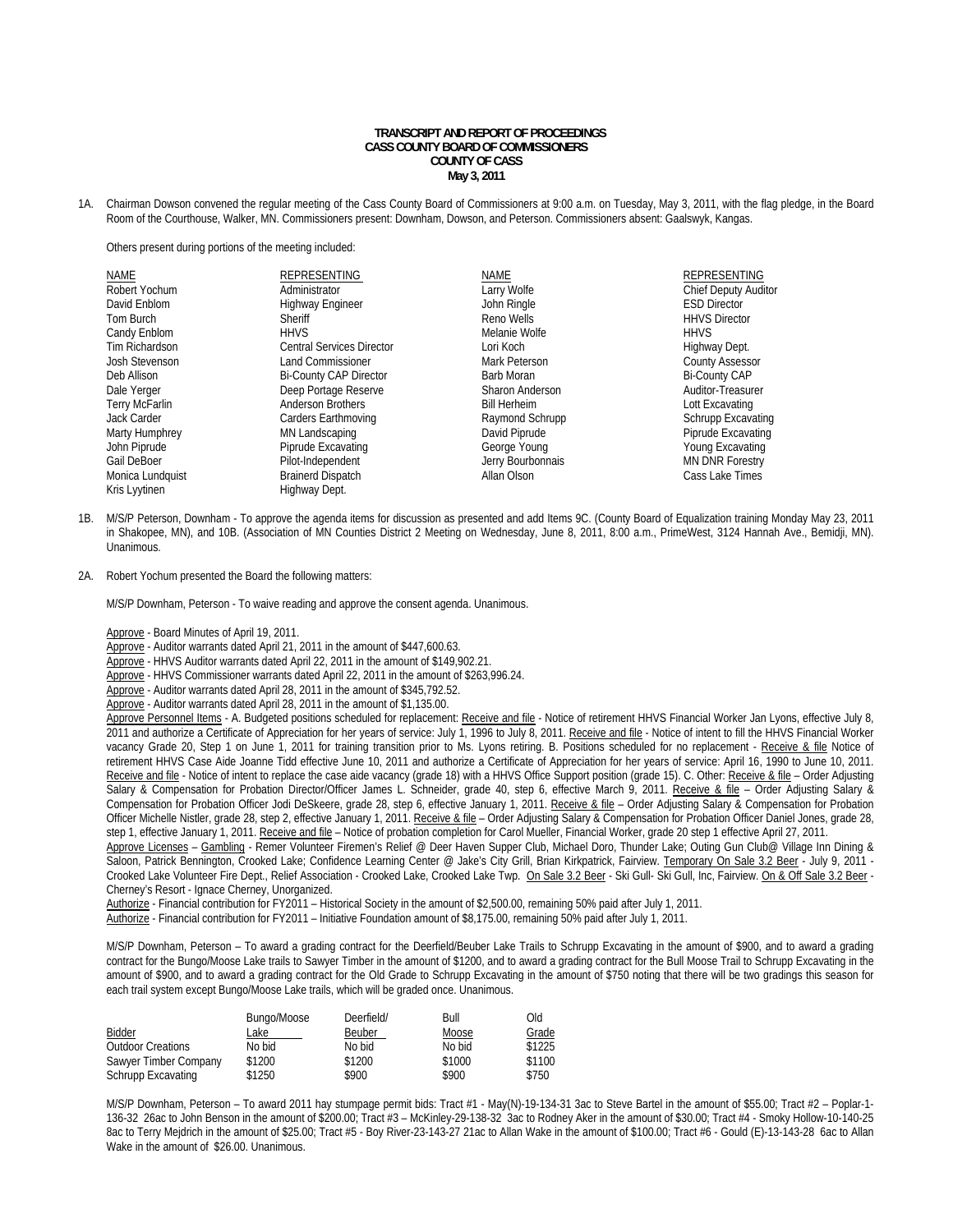| <b>TRACT</b>   | PERMIT AREA      | <b>MINIMUM</b>   | <b>BIDDER</b>         |          |
|----------------|------------------|------------------|-----------------------|----------|
| #              | & ACRES          | BID              | <b>NAME</b>           | BID      |
| 1.             | 19-134-31(3ac)   | \$25.00          | Steve Bartel          | \$55.00  |
| $\mathfrak{D}$ | 1-136-32(26ac)   | \$78.00(\$3/ac)  | John Benson           | \$200.00 |
| 3              | 29-138-32 (3ac)  | \$25.00          | Rodney Aker           | \$30.00  |
| 4              | 10-140-25 (8ac)  | \$25.00          | <b>Terry Mejdrich</b> | \$25.00  |
|                |                  |                  |                       |          |
| 5              | 23-143-27 (21ac) | \$63.00 (\$3/ac) | Allan Wake            | \$100.00 |
| 6              | 13-143-28 (6ac)  | \$25.00          | Allan Wake            | \$26.00  |

Receive & file - 2010 Cass County Sheriff's Office Sentence To Serve Year End Report.

Authorize – Purchase of supplies for STS crew construction of a storage building at the Cass County Highway Department not to exceed \$4,500.00.

 Designate - Donation of \$450.00 from Hackensack American Legion Post #202, Hackensack MN gambling license proceeds to the Cass County Sheriff's Office Honor Guard.

Approve - Resolution No. 25-11 Federal Boating Safety Supplement Grant Agreement (#B55338) - \$13,875.00.

Commissioner Downham offered Resolution No. 25-11 and moved its adoption, and Commissioner Peterson seconded:

BE IT RESOLVED that the Cass County Board of Commissioners hereby approves the 2011 Federal Boating Safety Supplement Grant Agreement (#B553381) in the amount of \$13,875.00 with the State of Minnesota Department of Natural Resources, and authorizes signature of the Chairman, Administrator and Sheriff to execute the Agreement.

Resolution No. 25-11 was adopted by majority vote: Ayes: Downham, Dowson, Peterson. Absent: Gaalswyk, Kangas. Nays: None.

Approve - Establishment of an annual fee of \$50.00 for precious metal dealer license in Cass County.

Receive and file - Cass County HHVS Cash account balance comparison and Child Service Costs through March 2011.

Approve - Amendment to HHVS Home and Community-Based Services Contract effective through December 31, 2011, with Circle of Life Home Care Anishinaabe.

Approve - HHVS Group Residential Housing Agreements January 1, 2011 through December 31, 2012 - Riverside Assisted Living Pine River; Timothy and Tangi Kunnari; Janell Kraver/Bruce Fahlen; Dignity and Grace Assisted Living.

Approve - Amendment to HHVS Host County Contract – Little Sand Group Homes – offering additional program called CHOICES.

M/S/P Downham, Peterson – To award bids recommended by the Deep Portage Foundation as the best value design/build responses for the Deep Portage Building Project – US Dept. of Energy Project (#265.10) "Today's Leaders for a Sustainable Tomorrow" (received on Friday, March 25, 2011 ) as follows: Bid Item #1 Grid Tied Solar PV system to RREAL in the amount of \$88,163.00.; Bid Item #2 Hot water Storage to Sun Energy alternate bid 1 in the amount of \$36,000.; Bid Item #3 Electrical Improvements to Trosen Electric (FCU Motors) in the amount of \$85,000.; Bid Item #4 Envelope Improvements to Langer Custom Builders (includes insulation package) in the amount of \$67,000. Unanimous.

| ITEM #1 PV Grid Tied Solar System |          |                   |
|-----------------------------------|----------|-------------------|
| Budget - \$85,000.00              |          |                   |
| Bidder                            |          | <b>Bid Amount</b> |
| Knox Electric                     |          | \$80,500          |
| <b>Trosen Electric</b>            |          | \$90,000          |
| RREAL                             |          | \$88,163          |
| Sun Energy                        | 1        | \$75.600          |
| Sun Energy alt. bid               | 2        | \$90,000          |
| Sun Energy alt. bid               | 3        | \$72,800          |
| Sun Energy alt. bid               | 4        | \$85,000          |
| <b>Conservation Technologies</b>  | \$89.985 |                   |

| ITEM #2 Hot Water Storage |                |                   |
|---------------------------|----------------|-------------------|
| Budget - \$35,000.00      |                |                   |
| Bidder                    |                | <b>Bid Amount</b> |
| Sun Energy alt. bid.      | 1              | \$36,000          |
| Sun Energy alt. bid       | $\overline{2}$ | \$45.500          |
| Sun Energy alt. bid       | 3              | \$30,000          |
| Sun Energy alt. bid       | 4              | \$30,000          |
| Sun Energy alt. bid       | 5              | \$33,000          |
|                           |                |                   |

|                        | ITEM #3 Electrical Improvements |               |
|------------------------|---------------------------------|---------------|
|                        | Budget - \$85,000.00            |               |
| Bidder                 |                                 | <b>Bid Am</b> |
| Trosen                 |                                 | \$85,000      |
| Knox Electric          |                                 | \$84,16       |
| <b>Holden Electric</b> |                                 | \$94.63       |

| ITEM #4              | Envelope Improvements |                |
|----------------------|-----------------------|----------------|
| Budget - \$67,000.00 |                       |                |
| Bidder               |                       | <b>Bid Amo</b> |
| Langer               |                       | \$67.000       |
| Zetah                |                       | \$72,500       |
| Larson               |                       | \$76.376       |
| Peterson             |                       | \$68,000       |

ount Options 0 FCU Motors Smart Cool Technology 0 21,370 Light pipes, timers and controls on A/C and P-TAC units

<u>Gid Amount</u><br>
Extras<br>
Bidder Bincludes insulation package 56,700 v<br>
Solomon Bincludes insulation package

 $$6,700$  windows in dining hall

PREVOIUSLY AWARDED 13 Windows - 200 Rooms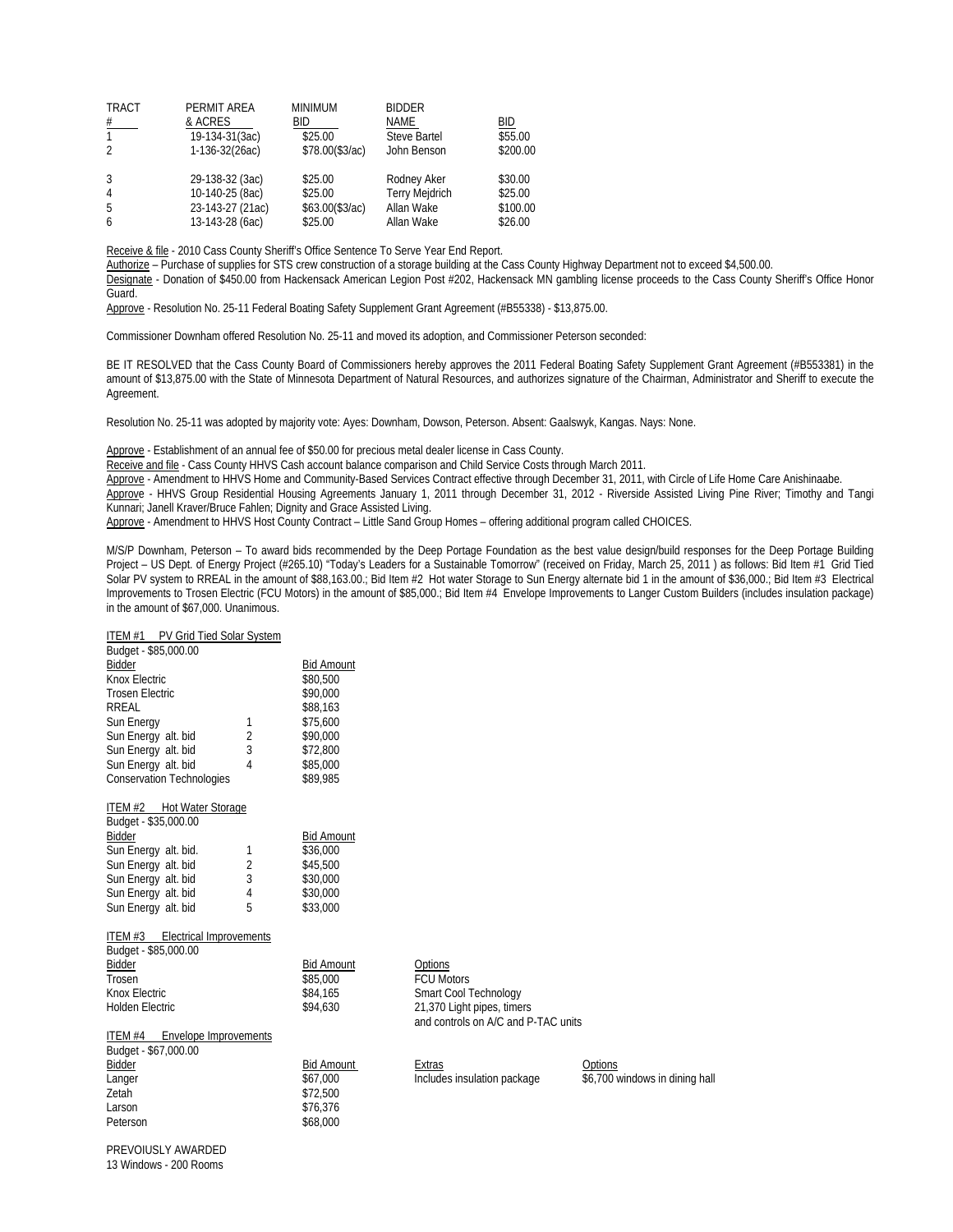| \$24,500 |
|----------|
| \$18,000 |
| \$18,000 |
|          |

 Approve - Assessor's Office Abatements - Charles Vigilante – Barclay, Homestead 2010/2011; William Rickmeyer – Fairview, Homestead 2010/2011; Patrick Ready - Ponto Lake, Homestead 2010/2011; Alice Bleyhl – Powers, Homestead 2010/2011; Mouw Resort Properties, LLC – Wabedo, Class Change 2010/2011; Larry Liesener -Pike Bay, Value Reduction 2010/2011. Receive & file - House File #1579 MAGIC Act.

Receive & file - Cass County EDC April 2011 Activity Report.

2B. Administrator Yochum summarized the Cass County Citizen Budget Committee Meeting of Tuesday, April 19, 2011. Items discussed at the meeting were budget related updates including selected market trends, intergovernmental revenues, Cass County Budget variances, selected service trends, and the County Board referral of Fair funding requests. Mr. Yochum reported the Committee recommendation on Fair funding and an offer by the Committee to participate in the 2011 Annual Planning Retreat.

M/S/P Peterson, Downham – To approve the recommendation of the Cass County Citizen Budget Committee that the adopted 2011 contribution budget to the two Cass County Fairs be maintained at \$2,500.00 each payable after January 1, 2011 and \$2,500.00 each payable after July 1, 2011, and further that payments are authorized upon receipt of invoices. Unanimous.

M/S/P Downham, Peterson – To accept the Cass County Citizen Budget Committee's offer to participate in the 2011 Annual Planning Retreat and establish the same for Friday, June 24, 2011, beginning at 9:00 a.m., Cass County Land Department Meeting Room, Backus, MN. Unanimous.

2C. Administrator Yochum reported the South Country Health Alliance (SCHA) request for Cass County's certification of a capital equity payout to Cass County in the amount of \$1,072,043.00. Mr. Yochum and Chief Financial Officer Larry Wolfe identified two issues regarding the SCHA calculation of Cass and Crow Wing Counties' share of the SCHA capital surplus as of December 31, 2010. The first issue is the basis of accounting (GAAP vs. Statutory) identified in the joint Powers Agreement for withdrawing members, and secondly the use of a premium deficiency reserve for potential losses after December 31, 2010. Both matters lower the proposed Cass County and Crow Wing County capital surplus distribution. Administrator Yochum requested the Board to table the South Country Health Alliance equity calculation certification for further discussion among accounting staffs.

M/S/P Dowson, Downham – To table the South Country Health Alliance (SCHA) equity calculation certification. Unanimous.

3A. Reno Wells HHVS Director, Candy Enblom Financial Assistance Supervisor, and Director of Business Management Melanie Wolfe reported back on the Fraud Prevention Investigation Regional Plan that includes the Counties of Hubbard, Todd and Wadena and the grant application that had been tabled at the Tuesday, April 19, 2011 Board Meeting. Ms. Enblom informed the Board that the program is focused on prevention before an ineligible applicant receives benefits from a public assistance program, or if benefits to ineligible recipients can be terminated quickly, fewer tax dollars are misspent. State funding reimburses costs up to the non-federal share of the county's grant which is meant to cover staff cost, computer hardware/software, office supplies, office space, and support services. The Cass County district experienced a cost benefit ratio of \$3.01 (for every dollar spent on the program it is estimated that \$3.01 in tax dollars were saved). The current plan, grant agreement, and cooperative agreements with Todd, Wadena, and Hubbard counties expire 6/30/11. Ms. Wolfe informed the Board that in 2010, HHVS recovered \$88,301 in State and Federal funding for the administration of the FPI program

 M/S/P Peterson, Downham – To approve the Fraud Prevention Investigation Regional Plan, the Grant Application for Cass County in the amount of \$80,000.00 in each of the State fiscal years 2012 and 2013, and maintain cooperative agreements with Todd, Wadena, and Hubbard counties for that same period. Unanimous.

- 4A. Deb Allison Bi-County CAP Executive Director updated the Board on the variety of Community Action Programs offered in Beltrami and Cass County: Early Childhood, Energy, Youth, Supportive Housing, Housing, & other programs that support low income residents. Bi-County CAP Supportive Housing Director Barb Moran described the continuum of housing programs/services for clients. Programs include assistance to those having difficulties with rent, utilities and homelessness. Services include transitional housing inclusive of case management, and direct services. Mortgage foreclosure counseling, budget counseling and loans to those who qualify are used to stabilize households and prevent homelessness. The Board thanked the presenters and no action necessary.
- 5A. Central Services Director Tim Richardson presented a progress report on the HVAC controls upgrade grant project. Improvements by Honeywell are near the 100% completion point with system commissioning to be completed by late May. Mr. Richardson added that there are specific requirements for closing out the grant, including actual testing of the systems, and documenting their performance. Director Richardson presented pay request No. 4 (Invoice #3531266R) for Cass County Energy Upgrade Project to Honeywell in the amount of \$22,392.55.

M/S/P Peterson, Downham – To approve pay request No. 4 (Invoice #3531266R) for Cass County Energy Upgrade Project to Honeywell in the amount of \$22,392.55. Unanimous.

- 5B. Mr. Richardson presented a progress report on the Business Continuity Plan which began in December 2010 with an organizational meeting attended by representatives from almost all Departments. Individual plans by Department are underway prior to adoption of a County-wide plan. Mr. Richardson also informed the Board that a group named the Rural Domestic Preparedness Consortium will hold a one day training course at no cost on Monday, June 6th, 2011 in the Board Room, Crtse., Walker, MN. The course will teach executive level managers and small business owners how to develop a comprehensive and effective business continuity program from start to finish.
- 6. Robert Yochum read the public hearing notice for Tuesday, May 3, 2011, beginning at 10:00 a.m., Commissioners Boardroom, 1<sup>st</sup> Floor, Cass County Courthouse Annex, Walker, MN to consider adopting on 1st reading Ordinance 2011-01, which proposes to amend Lawful Assembly Ordinance 2004-03 to exclude mass gathering events (300 or more persons and more than eight consecutive hours) on lakes permitted by the Sheriff pursuant to Minnesota Statute 86B.121. and the public hearing notice for Tuesday, June 7, 2011, beginning at 10:00 a.m. Commissioners Boardroom, 1st Floor, Cass County Courthouse Annex, Walker, MN to consider 2<sup>nd</sup> reading and final adoption of Ordinance 2011-01. Mr. Yochum informed the Board that no related written comments from the public were received. No one in the room requested to be heard.

M/S/P Peterson, Downham - To approve on 1st reading Ordinance 2011-01, which amends Lawful Assembly Ordinance 2004-03 to exclude mass gathering events (300 or more persons and more than eight consecutive hours) on lakes permitted by the Sheriff pursuant to Minnesota Statute 86B.121 and to consider 2<sup>nd</sup> reading and final adoption of Lawful Assembly Ordinance 2011-01 at the scheduled public hearing of Tuesday, June 7, 2011, beginning at 10:00 a.m. Commissioners Boardroom, 1st Floor, Cass County Courthouse Annex, Walker, MN. Unanimous.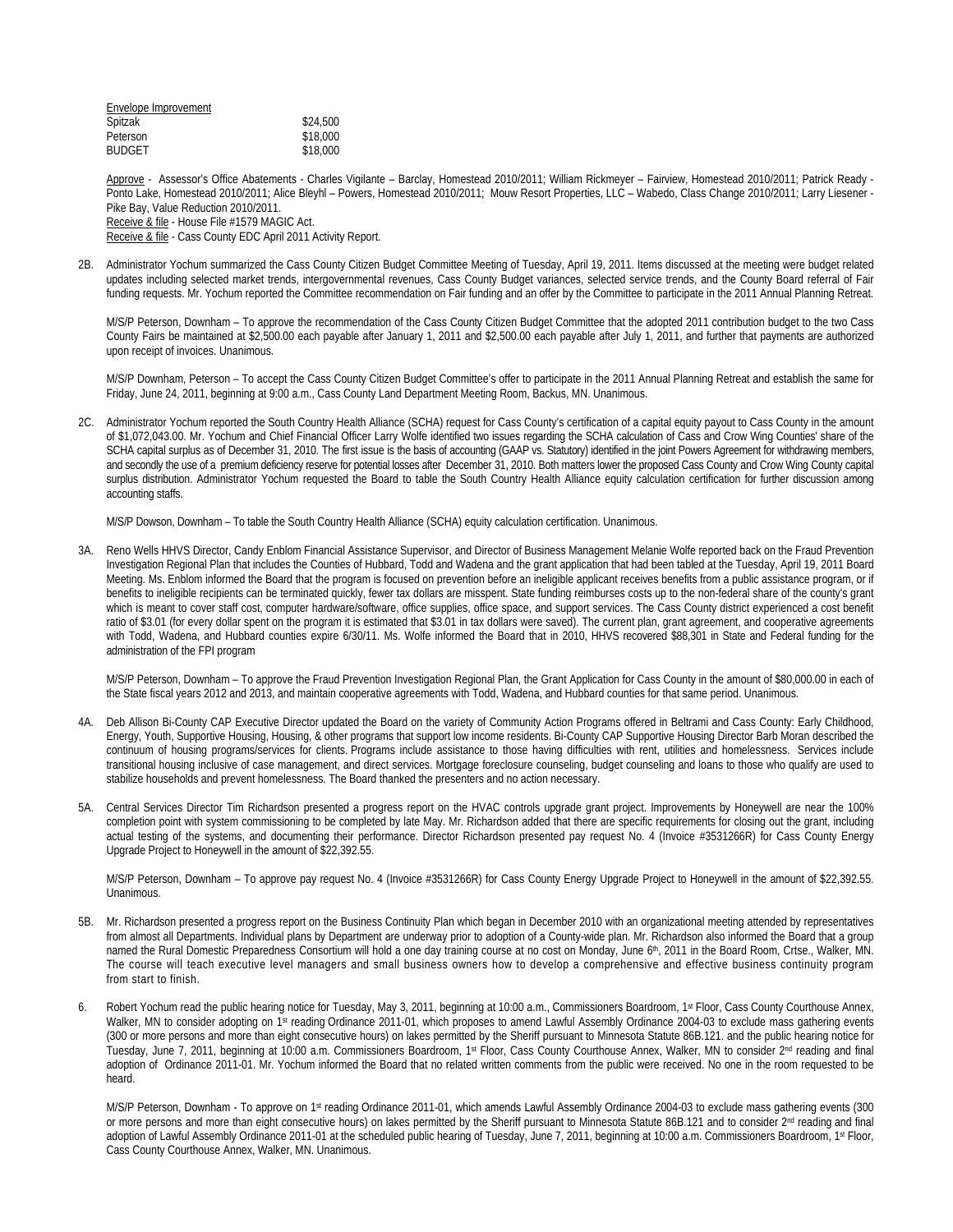7A. Land Commissioner Josh Stevenson informed the Board on an opportunity to partner with the MNDNR in a public hearing process regarding the recording of prescriptive easements benefiting public land in Cass County. MN DNR Forestry representative Jerry Bourbonnais explained that typical prescriptive easement would be a forest access road crossing private property that has been used by the public for long periods of time without objection by the private property owner. In most cases the roads have been built and maintained using public funds. The purpose of the public hearing is to obtain any related public input and provide those affected to ask any questions. Mr. Stevenson reported that upon Board approval of the hearing the related Townships or Cities would be notified along with background information.

M/S/P Downham, Peterson – To approve conducting a public hearing on Wednesday, June 28, 2011, beginning at 6:00 p.m. at the Land Department Meeting, Room, Backus, MN. in cooperation with MNDNR regarding the recording of prescriptive use easements, and providing notice of the same to affected Townships or Cities. Unanimous.

7B. Land Commissioner Josh Stevenson presented Resolution No. 26-11 establishing Saturday, June 18, 2011, beginning at 9:00 a.m., Commissioners Board Room, 1st Floor, Courthouse, Walker, MN for the sale of certain tax-forfeited parcels.

Commissioner Dowson offered Resolution No. 26-11 and moved its adoption, and Commissioner Peterson seconded:

WHEREAS, the following parcels of land are Tax Forfeited or County Fee Owned and the Cass County Board has classified said parcels as non-conservation:

Parcel #1 PIN # 41-532-0216 Lots 8 and 9, Block 2, Castle Addition to Bigwater Appraised Value - \$10,000.00 Proceeds from the sale of this parcel will be credited to Fund 71-650 for distribution per state statute.

Parcel #2 PIN # 41-532-0212 Lots 6, Block 2, Castle Addition to Bigwater Appraised Value - \$3,000.00 Proceeds from the sale of this parcel will be credited to Fund 71-650 for distribution per state statute.

# Parcel #3

 PIN # 94-337-1140 Lots 7 and 8, Block 11, Original Plat of Pine River. Appraised Value - \$28,000.00 Proceeds from the sale of this parcel will be credited to Fund 71-650 for distribution per state statute.

Parcel #4

 $PIN \# 23.013.2202$ East 28 Rods of the West 55 Rods of the North 34½ Rods of the Northwest Quarter of the Northwest Quarter (NW¼NW¼), Section 13, Township 136 North, Range 30 West, Cass County, Minnesota (6 acres) – Maple Township Parcel is located on Cass County Hwy #17 Appraised Value - \$35,000.00

Proceeds from the sale of this parcel will be credited to Fund 71-032 and Fund 73 Environmental Trust

## Parcel #5

PIN # 31-009-4400

Southeast Quarter of the Southeast Quarter (SE¼SE¼), Section 9, Township 138 North, Range 30 West, Cass County, Minnesota (40 acres) – Pine River Township This parcel has walk in access only across public land. The purchaser may petition the Township for public road access to this parcel under Minnesota Statutes 164.08, subd 2.

Appraised Value - \$60,000.00

Proceeds from the sale of this parcel will be credited to Fund 71-032 and Fund 71-032 designated to LCCR.

### Parcel #6

PIN # 18-030-4303

Northwest Quarter of the Southwest Quarter of the Southeast Quarter (NW¼ SW¼ SE¼), Section 30, Township 141 North, Range 27 West, Cass County, Minnesota. Inguadona Township 11.73 acres more or less No legal access. Buyer may petition township for access under Minnesota Statutes 164.08 subd 2. Appraised Value - \$12,000.00

Proceeds from the sale of this parcel will be credited to Fund 71-650 for distribution per state statute.

Parcel #7

PIN # 12-022-4400 Southeast Quarter of the Southeast Quarter (SE¼SE¼), Section 22, Township 139 North, Range 26 West, Cass County, Minnesota (40 acres) – Crooked Lake Township Parcel is located on Minnesota State Hwy #6 Appraised Value - \$80,000.00 Proceeds from the sale of this parcel will be credited to Fund 71-032

Parcel #8

PIN # 06-009-1300

Southwest Quarter of the Northeast Quarter (SW¼NE¼), Section 9, Township 139 North, Range 28 West, Cass County, Minnesota (40 acres) – Blind Lake Township No legal access. The purchaser may petition the Township for public access to this parcel under Minnesota Statutes 164.08, subd 2 Appraised Value - \$60,000.00 Proceeds from the sale of this parcel will be credited to Fund 71-032 and Fund 73 Environmental Trust.

Parcel #9

PIN # 34-017-3200 West half of the Southwest Quarter (W½SW¼), Section 17, Township 139 North, Range 30 West, Cass County, Minnesota (80 acres) – Powers Township.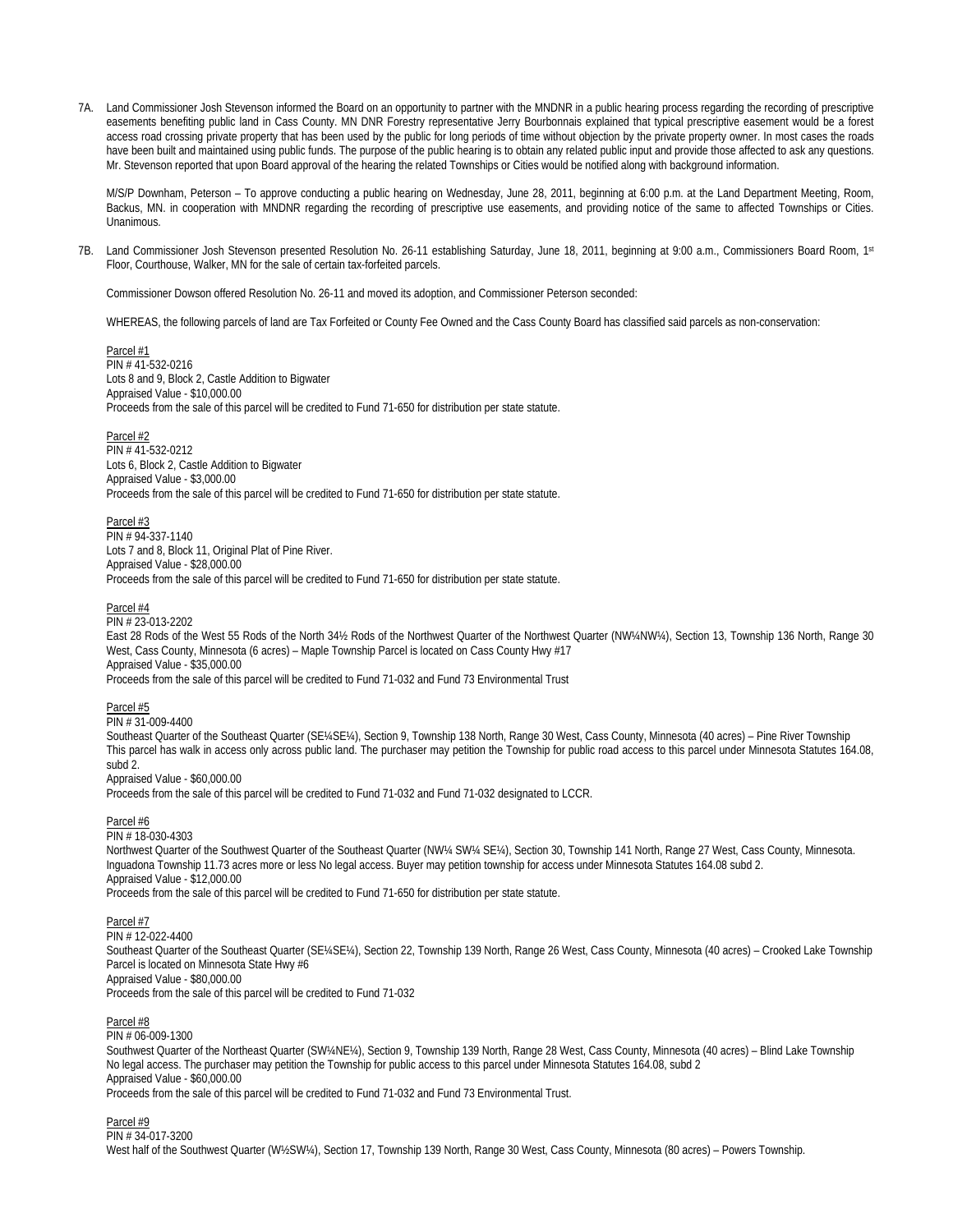This parcel includes the complete shoreline of a small environmental lake. There is no legal access to this parcel. The purchaser may petition the Township for public access to this parcel under Minnesota Statutes 164.08, subd 2. Appraised Value - \$65,000.00

Proceeds from the sale of this parcel will be credited to Fund 71-032.

#### Parcel #10 Pin # 95-340-0142 Lots 25 & 26, Block 1, Flynns Addition to Remer Appraised Value - \$5,000.00 Proceeds from the sale of this parcel will be credited to Fund 71-650 for distribution per state statute.

## Parcel #11

## PIN # 35-002-4205

A portion of the Northwest Quarter of the Southeast Quarter (NW¼ SE¼), Section Two (2), Township One Hundred forty-one (141) North, Range Twenty-six (26) West, Cass County, Minnesota Consisting of one acre more or less; Commencing at the intersection of the west line of the northwest one quarter (NW¼) of the Southeast one quarter (SE¼), Section two (2), Township One Hundred Forty-one (141) North, Range Twenty-six (26) West, Cass County, Minnesota and the right-of-way of highway #200, thence easterly along said right-of-way one thousand forty-five (1045') feet, thence southerly two hundred eight (208') feet, to the northeast corner and beginning of said one acre lot, thence continuing southerly two hundred eight (208') feet, thence westerly two hundred nine (209') feet, thence northerly two hundred eight (208'), thence easterly two hundred nine (209') feet, to the point of beginning of said one acre lot, along with an easement over the roadway for ingress and egress from highway #200, subject to restrictions and reservation of record, if any. This parcel contains  $1<sub>±</sub>$  acre Remer Township and is located on a gravel road. Appraised Value - \$6,000.00

Proceeds from the sale of this parcel will be credited to Fund 71-650 for distribution per state statute.

### Parcel #12

PIN # 85-338-3030 Lots 7 thru 12, Block 30, Original Plat of Cass Lake second Division Appraised Value - \$5,000.00 Proceeds from the sale of this parcel will be credited to Fund 71-650 for distribution per state statute.

## Parcel #13

## PIN # 51-378-0010

Lots 1, 2 and Lots 229 thru 244, Interlachen Lodge, together with Lots 1 thru 14 and Lots 29 thru 43, Block 10,Interlachen Lodge Incorporated, according to the record plats thereof on file in the office of the County Recorder, Cass County, Minnesota, And; That part of vacated GORDAN AVENUE, said Interlachen Lodge, according to Document Number A000548316 in the office of the County Recorder, Cass County, Minnesota, which lies south of Lots 232, 233, 234, 235, 236, 237, 238, 239, 240, 241, 242, 243, and 244, said plat, and north of Lots 1, 2, 3, 4, 5, 6, 7, 8, 9, 10, 11, 12, 13,and 14, Block 10, of said Interlachen Lodge Incorporated, And; That part of vacated WESLEY STREET, said Interlachen Lodge, according to Document Number A000548316 in the office of the County Recorder, Cass County, Minnesota, which lies east of Lot 229 and west of Lot 1 of said plat. Subject to existing public roads and to reservations, restrictions, and easements of record– Woodrow Township This parcel is located on a township road with frontage on the river that runs between Kid and Baby Lakes. The buyer will be required to sign a Perpetual Wetland

Conservation Easement for this parcel.

Appraised Value - \$95,000.00

Proceeds from the sale of this parcel will be credited to Fund 71-032 and Fund 71-032 designated to LCCR

### Parcel #14

PIN # 83-337-3130 Lots 5 thru 9, Block 31, Plat of the Village of Bena & wly ½ of adj vac alley. Appraised Value - \$1,500.00 Proceeds from the sale of this parcel will be credited to Fund 71-650 for distribution per state statute.

### Parcel #15

PIN # 83-034-1303

That Part of the South half of the Northeast Quarter (S½ of NE¼), Section 34, Township 145 North, Range 28 West, Cass County, Minnesota described as follows, Beg. At the intersection of the line between the N. & S. halves of the NE¼ of said Section 34 Township 145 North, Range 28 West, Cass County, Minnesota and the western line of first Ave. west, in the Village of Bena; thence southward along said western line of First Ave. West 115'; thence westward parallel with the line between the N. & S. halves of the NE¼ 466.69'; thence northward and parallel with the western line of First Ave. West 115' to the said line between said N. & S. halves of the NE¼, thence eastward along said line 466.69' to the pt. of Beg.

Appraised Value - \$2,000.00

Proceeds from the sale of this parcel will be credited to Fund 71-650 for distribution per state statute.

Parcel #16

### PIN # 85-016-4101

E165 FT OF N264 FT OF Northeast Quarter of the Southeast Quarter (NE¼SE¼), Section 16, Township 145 North, Range 31 West, Cass County, Minnesota City of Cass Lake Appraised Value - \$ 5,000.00 Proceeds from the sale of this parcel will be credited to Fund 71-650 for distribution per state statute.

Parcel #17 PIN # 85-341-0950 Lots 27 & 28 Block 9 Townsite of Cass Lake Appraised Value - \$2,000.00 Proceeds from the sale of this parcel will be credited to Fund 71-650 for distribution per state statute.

Parcel #18 PIN # 83-337-2410 Lots 1 Thru 6 Block 24 Plat of the Village of Bena Appraised Value - \$1,700.00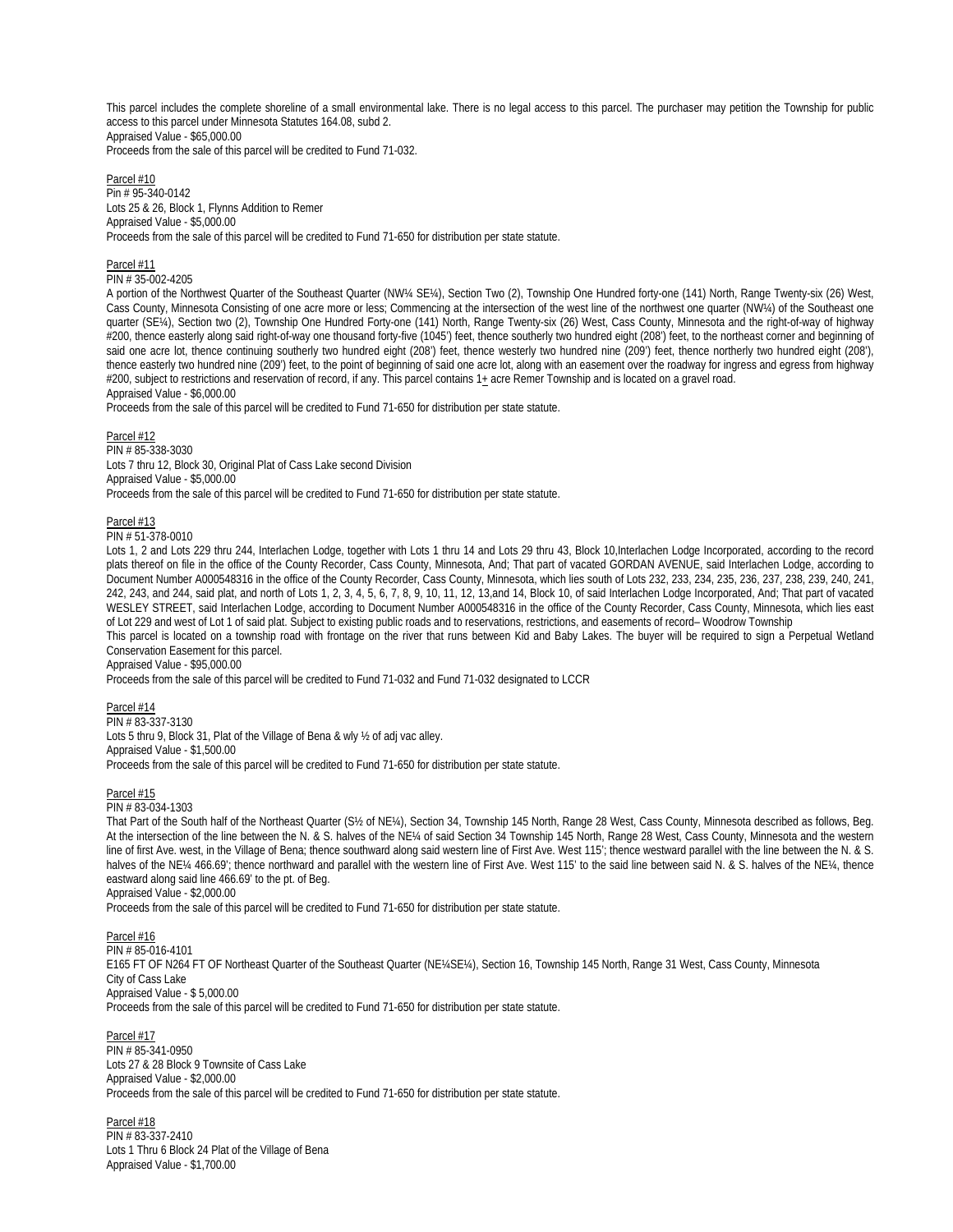Proceeds from the sale of this parcel will be credited to Fund 71-650 for distribution per state statute.

Parcel #19 PIN # 83-337-0650 Lots 13 Thru 19 Block 6 Plat of the Village of Bena Appraised Value - \$2,000.00 Proceeds from the sale of this parcel will be credited to Fund 71-650 for distribution per state statute.

Parcel #20 PIN # 83-337-1440 Lots 9 Thru 12, Block 14 Plat of the Village of Bena Appraised Value - \$1,500.00 Proceeds from the sale of this parcel will be credited to Fund 71-650 for distribution per state statute.

Parcel #21 PIN # 26-344-0865 Lots 13 & 14, Block 8, Wilderness Park Estates Fourth Addition Meadow Brook Township Appraised Value - \$7000.00 Proceeds from the sale of this parcel will be credited to Fund 71-650 for distribution per state statute.

Parcel #22

PIN # 94-337-1245 Lot 15, Block 12, original Plat of Pine River, less the Southwesterly 4.80 feet thereof and also less the Northeasterly 3½ feet thereof (it being the intent of this description for the southwesterly 4.80 feet of said Lot 15 being that part thereof laying Southwesterly of a line that is parallel with and 4.80 feet Northeasterly of as measured at right angles from the Southwesterly line of said Lot 15). Appraised Value - \$12,500.00

Proceeds from the sale of this parcel will be credited to Fund 71-650 for distribution per state statute.

THEREFORE, Be it resolved, the Cass County Board of Commissioners hereby certifies that all the above parcels of land have been viewed and comply with the provisions of Minnesota Statutes 85.012, 92.461, 282.01 subd. 8, 282.018 and the 1991 Laws of Minnesota Ch. 354, Art. 10, Sec. 9, amending M.S. Sec. 282.018, subd. 2 (1990). The County Board of Commissioners hereby certifies that the County Land Commissioner has reviewed the attached land sale list and identified any and all nonforested marginal land and wetland.

BE IT ALSO RESOLVED, that the parcels of land forfeited to the State of Minnesota for non payment of taxes, appearing on the list filed with the County Auditor-Treasurer, have been classified and appraised; that the appraised value of each parcel be approved and authorization for a public sale of the land be granted, pursuant to M.S. 282.01; that the sale will be held on June 18, 2011 beginning at 9:00 a.m., by the Cass County Auditor-Treasurer in the Public Meeting Room of the Courthouse, Walker, MN for not less than the appraised value.

BE IT FURTHER RESOLVED that the following additional terms shall apply to this sale:

1. No lot shall be sold for less than the total of the appraised value of the land, plus the appraised value of the timber, plus the appraised value of the improvements, plus any outstanding special assessments, plus all applicable fees.

2. Any and all bids can be rejected. Any lot may be withdrawn from sale by Cass County up to and including the day of the sale.

3. All land sales shall be for cash at time and date of the auction.

4. A 10% non-refundable deposit or letter of credit with balance to be paid within 30 days of the sale is accepted for parcels that sell for more than \$30,000. (Per sale policy adopted 20 October 1998).

5. The land and any improvements are sold as is. The County makes no warranties as to the condition or habitability of any buildings, wells, septic systems, soils, roads or any other thing on the site. Some properties may have inadequate systems or no septic systems at all. Within one year of transfer all parcels must meet applicable County Ordinances.

6. The Cass County Auditor-Treasurer hereby certifies that Cass County has and will comply with all laws governing the sale of tax forfeited land of the State of Minnesota in the conduct of the foregoing approved public land sale. All properties have been reviewed by the Land Commissioner under the requirements of 1991 Laws of Minnesota Ch.354, Art.10, Sec.9.

7. Buyers will receive a State Deed for tax forfeited lots and a Quit Claim deed for County Fee Owned lots. Cass County makes no warranties as to the condition of the title.

8. Lots in Castle Addition to Bigwater are subject to the following Deed Restrictions:

-Deeds will contain Deed Restrictions prohibiting the placement of manufactured homes with a chassis or undercarriage on these parcels.

-Deeds will contain Deed Restrictions prohibiting the splitting of any lots from the original parcel they were sold with. Lots will be combined into one tax parcel and shall not be subdivided in the future.

9. Lots in Wilderness Park are subject to the following Deed Restrictions:

-Deeds will contain Deed Restrictions prohibiting the placement of manufactured homes with a chassis or undercarriage on these parcels.

-Deeds will contain Deed Restrictions prohibiting the splitting of any lots from the original parcel they were sold with. Lots will be combined into one tax parcel and shall not be subdivided in the future.